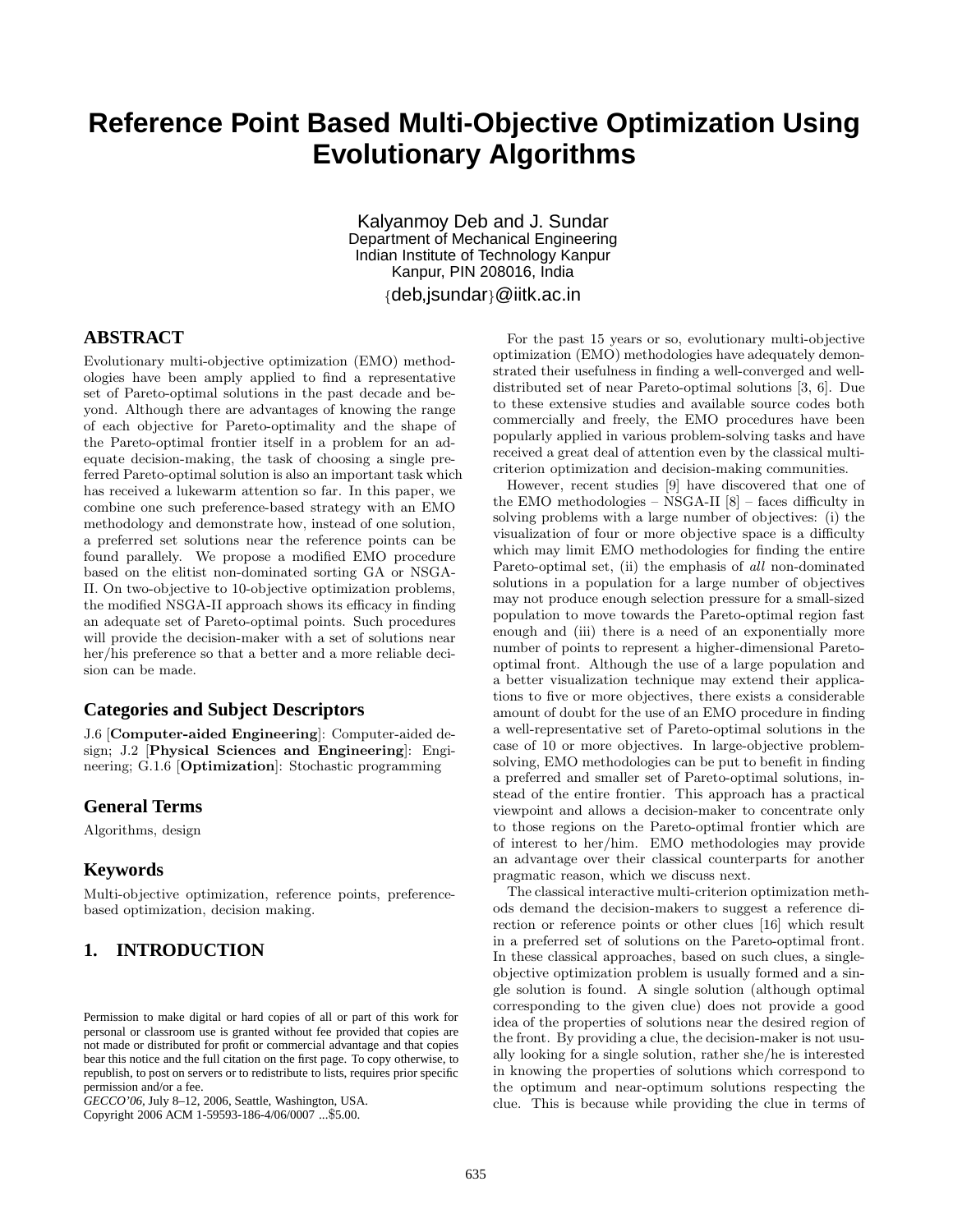weight vectors or reference directions or reference points, the decision-maker has simply provided a higher-level information about her/his choice. Ideally, by providing a number of such clues, the decision-maker in the beginning is interested in choosing a region of her/his interest. We here argue that instead of finding a single solution near the region of interest, if a number of solutions in the region of interest are found, the decision-maker will be able to make a better and more reliable decision. Moreover, if multiple such regions of interest can be found simultaneously, decision-makers can make a more effective and parallel search towards finding an ultimate preferred solution.

In this paper, we use the concept of reference point methodology in an EMO and attempt to find a set of preferred Pareto-optimal solutions near the regions of interest to a decision-maker. The modified NSGA-II approach suggested here is able to solve as many as 10 objectives effectively. All simulation runs on test problems and on some engineering design problems amply demonstrate their usefulness in practice and show another use of a hybrid-EMO methodology in allowing the decision-maker to solve multi-objective optimization problems better and with more confidence.

# **2. PREFERENCE-BASED EMO APPROACHES**

In the context of finding a preferred set of solutions, instead of the entire Pareto-optimal solutions, quite a few studies have been made in the past. The approach by Deb [5] was motivated by the *goal programming* idea [13] and required the DM to specify a goal or an aspiration level for each objective. Based on that information, Deb modified his NSGA approach to find a set of solutions which are closest to the supplied goal point, if the goal point is an infeasible solution and find the solution which correspond to the supplied goal objective vector, if it is a feasible one. The method did not care finding the Pareto-optimal solutions corresponding to the multi-objective optimization problem, rather attempted to find solutions satisfying the supplied goals.

The weighted-sum approach for multi-objective optimization was utilized by a number of researchers in finding a few preferred solutions. The method by Cvetkovic and Parmee [4] assigned each criterion a weight  $w_i$ , and additionally required a minimum level for dominance  $\tau$ . Then, the definition of dominance was redefined as follows:  $x \succ y \Leftrightarrow$ inition of dominance was redefined as follows:  $x \succ y \Leftrightarrow$ <br> $\sum_{i: f_i(x) \leq f_i(y)} w_i \geq \tau$ , with a strict inequality for at least one objective. To facilitate specification of the required weights, they suggested a method to turn fuzzy preferences into specific quantitative weights. However, since for every criterion the dominance scheme only considers whether one solution is better than another solution, and not by how much it is better, this approach allows only a very coarse guidance and is difficult to control. Jin and Sendhoff also proposed a way to convert fuzzy preferences into weight intervals, and then used their dynamic weighted aggregation EA [14] to obtain the corresponding solutions. This approach converted the multi-objective optimization problem into a single objective optimization problem by weighted aggregation, but varied the weights dynamically during the optimization run within the relevant boundaries.

In the guided multi-objective EA (G-MOEA) proposed by Branke et al. [2], user preferences were taken into account by modifying the definition of dominance. The approach allowed the DM to specify, for each pair of objectives, maximally acceptable trade-offs. For example, in the case of two objectives, the DM could define that an improvement by one unit in objective  $f_2$  is worth a degradation of objective  $f_1$ by at most  $a_{12}$  units. Similarly, a gain in objective  $f_1$  by one unit is worth at most  $a_{21}$  units of objective  $f_2$ . This information is then used to modify the dominance scheme as follows for two objectives:

$$
x \succ y \Leftrightarrow (f_1(x) + a_{12}f_2(x) \le f_1(y) + a_{12}f_2(y)) \wedge
$$
  

$$
(a_{21}f_1(x) + f_2(x) \le a_{21}f_1(y) + f_2(y)),
$$

with inequality in at least one case. Although the idea works quite well for two objectives and was well utilized for distributed computing purposes elsewhere [12], providing all pair-wise information in a problem having a large number of objectives becomes a real difficulty.

In order to find a biased distribution anywhere on the Pareto-optimal front, a previous study [7] used a biased fitness sharing approach and implemented on NSGA. Based on a weight vector specifying the importance of one objective function over the other, a biased distribution was obtained on two-objective problems. However, the approach could not be used to obtain a biased distribution anywhere on the Pareto-optimal front and in an controlled manner. Recently, Branke and Deb [1] suggested a modified and controllable biases sharing approach in which by specifying a reference direction (or a linear utility function), a set of Pareto-optimal solutions near the best solution of the utility function were found. To implement, all solutions were projected on to the linear hyper-plane and crowding distance values were computed by the ratio of the distances of neighboring solutions in the original objective space and on the projected hyper-plane. Thus, solutions which lie on a plane parallel to the chosen hyper-plane would have a comparatively large crowding distance and would be preferred. The complete process was shown to converge near to the optimal solution to the utility function in a number of two and three-objective optimization problems. The procedure demanded two userdefined parameters: a reference direction and a parameter which controls the extent of diversity needed in the final set of solutions.

The above preference-based procedures are useful in their own merits and are some ways to find a preferred set of Pareto-optimal solutions. However, each of the above methodologies, including the modified biased sharing approach, cannot be used for finding points corresponding to multiple preference conditions simultaneously. Moreover, the above approaches do not provide an easy relationship between the supplied information (guided domination cone or reference direction) and the location of the corresponding preferred region on the Pareto-optimal front. In this paper, we make use some of the above principles and suggest a new and novel procedure which have the following capabilities:

- 1. Multiple preference conditions can be specified simultaneously.
- 2. For each preference condition, a set of Pareto-optimal solutions close to the supplied reference point is the target set of solutions, instead of one solution.
- 3. The method is indifferent to the shape of the Paretooptimal frontier (such as convex or non-convex, continuous or discrete, connected or disconnected and others).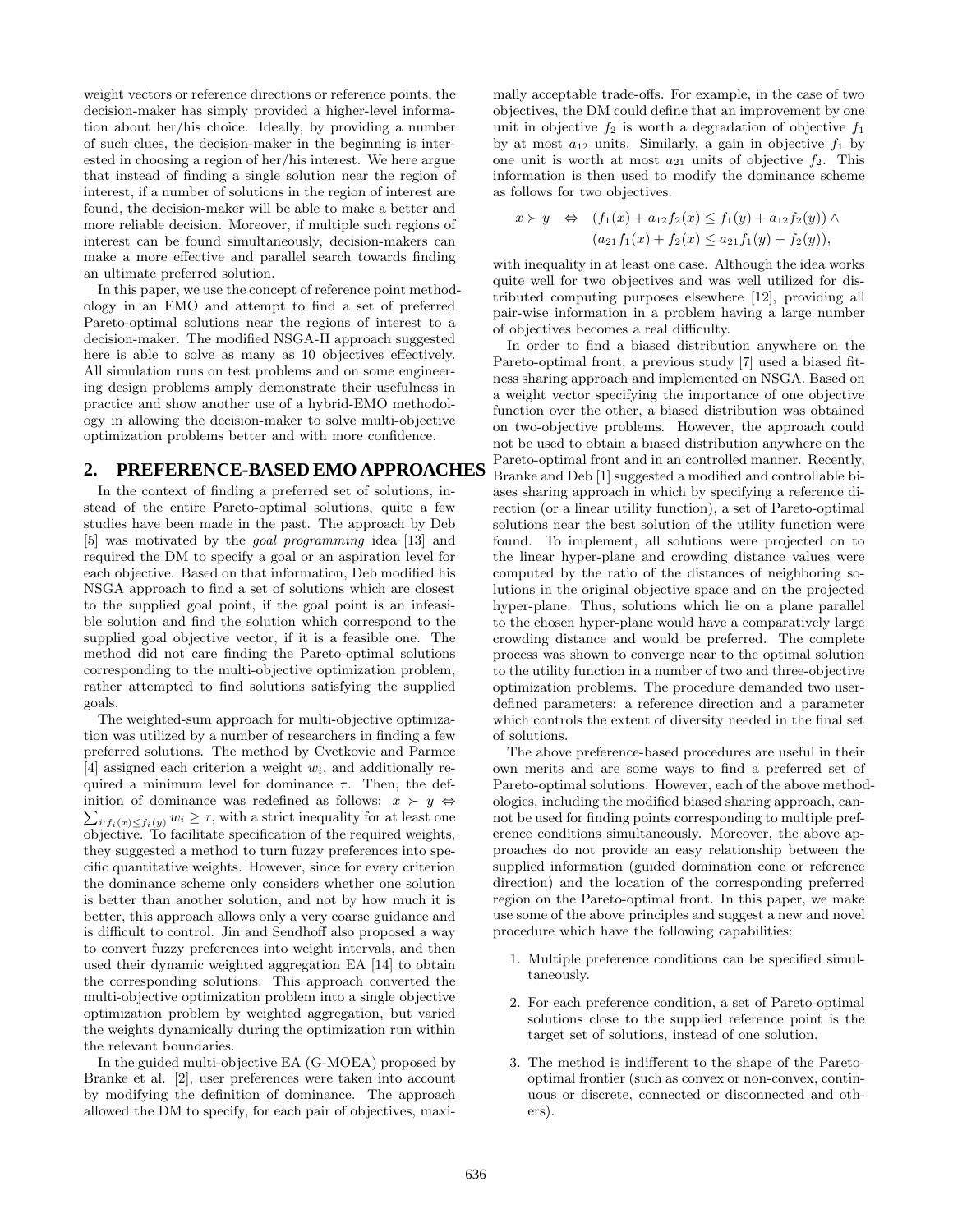4. The method is applicable to a large number of objectives (say, 10 or more), a large number of variables, and linear or non-linear constraints.

The proposed procedure is a way of finding a preferred set of solutions in an interactive multi-objective optimization problem, which is motivated by the classical reference point approach, which we discuss next.

# **3. REFERENCE POINT INTERACTIVE AP-PROACH**

As an alternative to the value function methods, Wierzbicki [20] suggested the reference point approach in which the goal is to achieve a weakly,  $\epsilon$ -properly or Pareto-optimal solution closest to a supplied reference point of aspiration level based on solving an achievement scalarizing problem. Given a reference point **z** for an M-objective optimization problem of minimizing  $(f_1(\mathbf{x}),...,f_i(\mathbf{x}))$  with  $\mathbf{x} \in S$ , the following single-objective optimization problem is solved for this purpose:

Minimize 
$$
\max_{i=1}^{M} [w_i(f_i(\mathbf{x}) - \overline{z}_i)],
$$
  
Subject to  $\mathbf{x} \in S.$  (1)

Here,  $w_i$  is the *i*-th component of a chosen weight vector used for scalarizing the objectives. Figure 1 illustrates the concept. For a chosen reference point, the closest Pareto-



**Figure 1: Classical reference point approach.**

optimal solution (in the sense of the weighted-sum of the objectives) is the target solution to the reference point method. To make the procedure interactive and useful in practice, Wierzbicki [20] suggested a procedure in which the obtained solution  $z'$  is used to create M new reference points, as follows:

$$
\mathbf{z}^{(j)} = \overline{\mathbf{z}} + (\mathbf{z}' - \overline{\mathbf{z}}) \cdot \mathbf{e}^{(j)},\tag{2}
$$

where  $e^{(j)}$  is the *j*-th coordinate direction vector. For the two-objective problem shown in the figure, two such new reference points  $(\mathbf{z}_A \text{ and } \mathbf{z}_B)$  are also shown. New Paretooptimal solutions are then found by forming new achievement scalarizing problems. If the decision-maker is not satisfied with any of these Pareto-optimal solutions, a new reference point is suggested and the above procedure is repeated. It is interesting to note that the reference point may be a feasible one (deducible from a solution vector) or an infeasible point which cannot be obtained from any solution from the feasible search space. If a reference point is feasible and is not a Pareto-optimal solution, the decision-maker may then be interested in knowing solutions which are Pareto-optimal and close to the reference point. On the other hand, if the reference point is an infeasible one, the decision-maker would be interested in finding Pareto-optimal solutions which are close to the supplied reference point.

To utilize the reference point approach in practice, the decision-maker needs to supply a reference point and a weight vector at a time. The location of the reference point causes the procedure to focus on a certain region in the Paretooptimal frontier, whereas a supplied weight vector makes a finer trade-off among the the objectives and focuses the procedure to find a single Pareto-optimal solution (in most situations) trading-off the objectives. Thus, the reference point provides a higher-level information about the region to focus and weight vector provides a more detailed information about what point on the Pareto-optimal front to converge.

# **4. PROPOSED REFERENCE POINT BASED EMO APPROACH**

The classical reference point approach discussed above, will find a solution depending on the chosen weight vector and is therefore subjective. Moreover, the single solution is specific to the chosen weight vector and does not provide any information about how the solution would change with a slight change in the weight vector. To find a solution for another weight vector, a new achievement scalarizing problem needs to be formed again and solved. Moreover, despite some modifications [19], the reference point approach works with only one reference point at a time. However, the decision-maker may be interested in exploring the preferred regions of Pareto-optimality for multiple reference points simultaneously.

With the above principles of reference point approaches and difficulties with the classical methods, we propose an EMO methodology by which a set of Pareto-optimal solutions near a supplied set of reference points will be found, thereby eliminating the need of any weight vector and the need of applying the methodologies again and again. Instead of finding a single solution corresponding to a particular weight vector, the proposed procedure will attempt to a find a set of solutions in the neighborhood of the corresponding Pareto-optimal solution, so that the decision-maker can have a better idea of the region rather than a single solution.

To implement the procedure, we use the elitist non-dominated sorting GA or NSGA-II [8]. However, a similar strategy can also be adopted with any other EMO methodology. In the following, we describe an iteration of the proposed referencepoint-based NSGA-II procedure (we call here as R-NSGA-II) for which the decision-maker supplies one or more reference points. As usual, both parent and offspring populations are combined together and a non-dominated sorting is performed to classify the combined population into different levels of non-domination. Solutions from the best non-domination levels are chosen front-wise as before and a modified crowding distance operator is used to choose a subset of solutions from the last front which cannot be entirely chosen to maintain the population size of the next population. The following update is performed: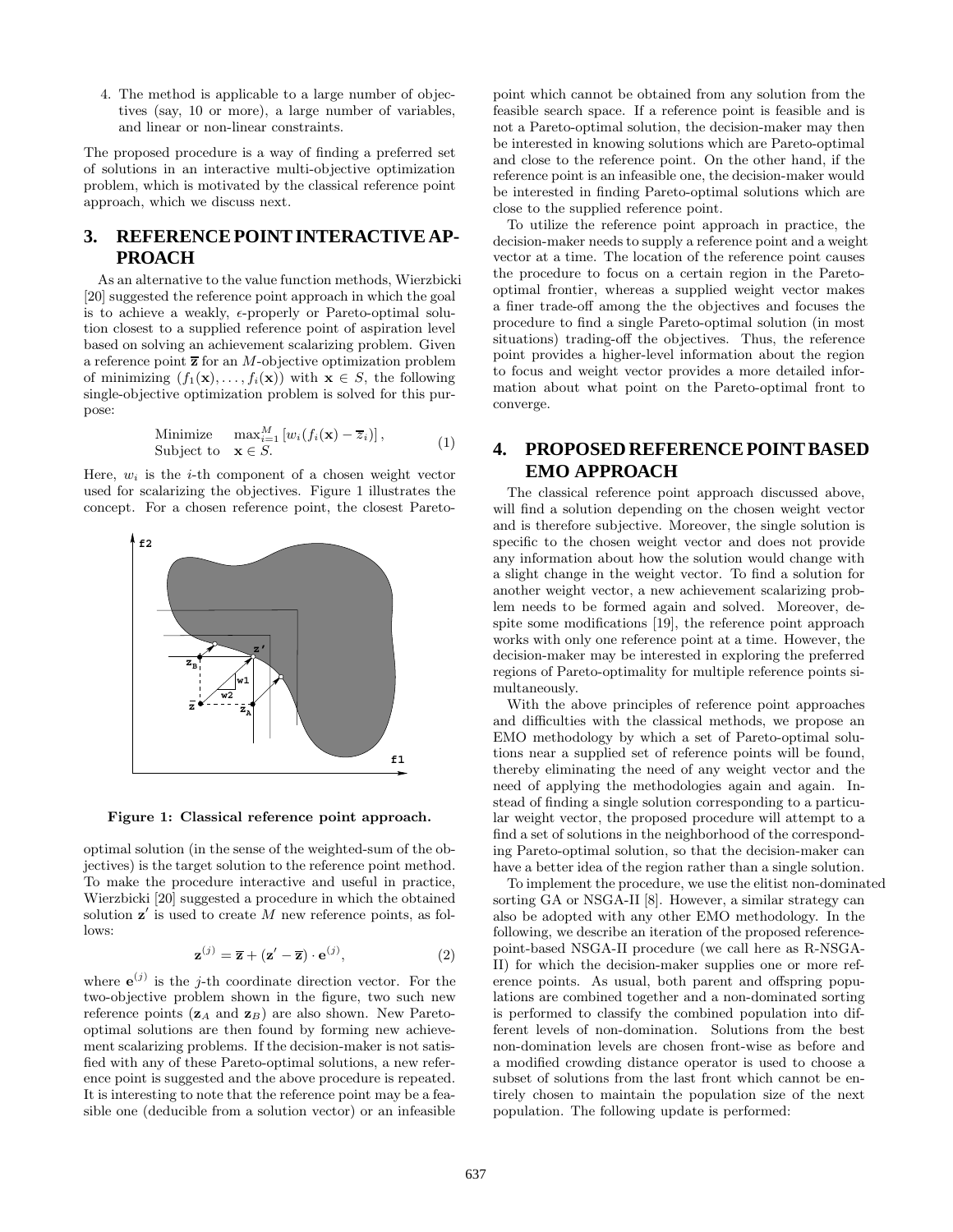- **Step 1:** For each reference point, the normalized Euclidean distance of each solution of the front is calculated and the solutions are sorted in ascending order of distance. This way, the solution closest to the reference point is assigned a rank of one.
- **Step 2:** After such computations are performed for all reference points, the minimum of the assigned ranks is assigned as the crowding distance to a solution. This way, solutions closest to all reference points are assigned the smallest crowding distance of one. The solutions having next-to-smallest Euclidean distance to all reference points are assigned the next-to-smallest crowding distance of two, and so on. Thereafter, solutions with a smaller crowding distance are preferred.
- **Step 3:** To control the extent of obtained solutions, all solutions having a sum of normalized difference in objective values of  $\epsilon$  or less between them are grouped. A randomly picked solution from each group is retained and rest all group members are assigned a large crowding distance in order to discourage them to remain in the race.

The above procedure provides an equal emphasis of solutions closest to each reference point, thereby allowing multiple regions of interest to be found simultaneously in a single simulation run. Moreover, the use of the  $\epsilon$ -based selection strategy (which is also similar to the  $\epsilon$ -dominance strategies suggested elsewhere [15, 10]) ensures a spread of solutions near the preferred Pareto-optimal regions.

In the parlance of the classical reference point approach, the above procedure is equivalent to using a weight vector emphasizing each objective function equally or using  $w_i = 1/M$ . If the decision-maker is interested in biasing some objectives more than others, a suitable weight vector can be used with each reference point and instead of emphasizing solutions with the shortest Euclidean distance from a reference point, solutions with a shortest weighted Euclidean distance from the reference point can be emphasized. We replace the Euclidean distance measure with the following weighted Euclidean distance measure:

$$
d_{ij} = \sqrt{\sum_{i=1}^{M} w_i \left( \frac{f_i(\mathbf{x}) - \overline{z}_i}{f_i^{\max} - f_i^{\min}} \right)^2},
$$
\n(3)

where  $f_i^{\text{max}}$  and  $f_i^{\text{min}}$  are the population maximum and minimum function values of i-th objective.

# **5. SIMULATION RESULTS**

We now show simulation results on two to 10 objectives using the proposed methodology. In all simulations, we use the SBX operator with an index of 10 and polynomial mutation with an index 20. We also use a population of size 100 and run till 500 generations to investigate if a good distribution of solutions remain for a large number of iterations.

# **5.1 Two-Objective ZDT Test Problems**

In this section, we consider three ZDT test problems.

#### *5.1.1 Test Problem ZDT1*

First, we consider the 30-variable ZDT1 problem. This problem has a convex Pareto-optimal front spanning continuously in  $f_1 \in [0,1]$  and follows a function relationship:  $f_2 = 1 - \sqrt{f_1}$ . Figure 2 shows the effect of different  $\epsilon$  values on the distribution. Two reference points are chosen for this problem and are shown in filled diamonds. Four different  $\epsilon$ values of 0.0001, 0.001, 0.005 and 0.01 are chosen. Solutions with  $\epsilon = 0.0001$  are shown on the true Pareto-optimal front. It is interesting to note how solutions close to the two chosen reference points are obtained on the Pareto-optimal front. Solutions with other  $\epsilon$  values are shown with an offset to the true Pareto-optimal front. It is clear that with a large value of  $\epsilon$ , the range of obtained solutions is also large. Thus, if the decision-maker would like to obtain a large neighborhood of solutions near the desired region, a large value of  $\epsilon$ can be chosen. For a particular population size and a chosen number of reference points, the extent of obtained solutions gets fixed by maintaining a distance between consecutive solutions of an amount  $\epsilon$ .

Next, we consider five reference points, of which two are feasible and three are infeasible. Figure 3 shows the obtained solutions with  $\epsilon = 0.001$ . Near all five reference points, a good extent of solutions are obtained on the Pareto-optimal front.

To investigate the effect of a weight-vector in obtaining the preferred distribution (similar to the classical achievement scalarization approach), we use the normalized Euclidean distance measure given in equation 3. Figure 4 shows the obtained distribution with R-NSGA-II with  $\epsilon = 0.001$  on ZDT1 problem for three different weight vectors: (0.5, 0.5),  $(0.2, 0.8)$  and  $(0.8, 0.2)$ . A reference point  $\overline{z} = (0.3, 0.3)$  is used. As expected, for the first weight vector, the obtained solutions are closest to the reference point. For the second weight vector, more emphasis on  $f_2$  is given, thereby finding solutions which are closer to minimum of  $f_2$ . An opposite phenomenon is observed with the weight vector (0.8, 0.2), in which more emphasis on  $f_1$  is provided. These results show that if the decision-maker is interested in biasing some objectives more than the others, a biased distribution closest to the chosen reference point can be obtained by the proposed R-NSGA-II. In all subsequent simulations, we use a uniform weight vector, however a non-uniform weight-vector can also be used, if desired.

#### *5.1.2 Test Problem ZDT2*

The 30-variable ZDT2 problem is considered next. This problem has a non-convex Pareto-optimal front ranging in  $f_1.f_2 \in [0,1]$  with  $f_2 = 1 - f_1^2$ . Three reference points are chosen and the obtained set of points with  $\epsilon = 0.001$  are shown in Figure 5. It can be clearly seen that non-convexity of the Pareto-optimal front does not cause any difficulty to the proposed methodology.

#### *5.1.3 Test Problem ZDT3*

The 30-variable ZDT3 problem has a disconnected set of Pareto-optimal fronts. Three reference points are chosen and the obtained set of solutions found using  $\epsilon = 0.001$  are shown in Figure 6. It is interesting to note that corresponding to the reference point lying between the two disconnected fronts, solutions on both fronts are discovered, providing an idea of the nature of the Pareto-optimality at the region. By using a classical approach, a only one solution on one of the sub-fronts would have been discovered.

This study also reveals an important matter with the proposed approach, which we discuss next. Since the complete Pareto-optimal front is not the target of the approach and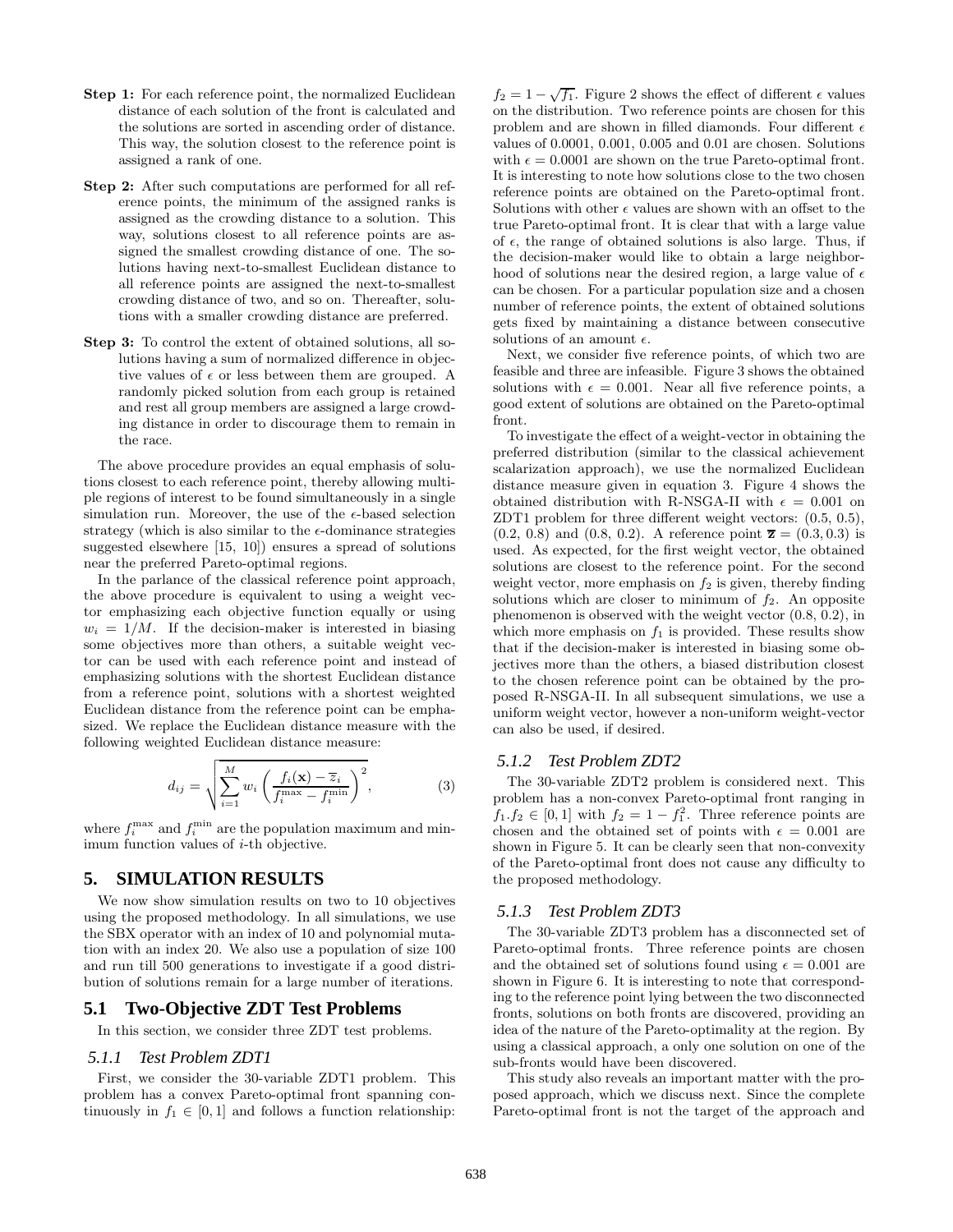



**Figure 2:** Effect of  $\epsilon$  in obtaining **varying spread of preferred solutions on ZDT1.**



**Figure 5: Preferred solutions for** three reference points with  $\epsilon$  = 0.001 **on ZDT2.**

**Figure 3: Preferred solutions for** five reference points with  $\epsilon = 0.001$ **on ZDT1.**





**Figure 4: Biased preferred solutions with different weight vectors around a reference point for ZDT1.**



**Figure 7: Preferred solutions for two reference points with**  $\epsilon = 0.01$ **on DTLZ2.**

three reference points with  $\epsilon$ 0.001 **on ZDT3.**

**Figure 6: Preferred solutions for**

since the proposed procedure emphasizes non-dominated solutions, some non-Pareto-optimal solutions can be found by the proposed procedure particularly in problems having non-continuous Pareto-optimal fronts. Solution A (refer Figure 6) is one such point which is not a Pareto-optimal solution but is found as a part of the final subpopulation by the proposed approach. To make this solution dominated, there exist no neighboring solution in the objective space. Only when solutions such as solution B are present in the population, such spurious solutions (like solution A) will not remain in the final population. However, the chosen reference points can be such that the solution B may not be a part of the preferred solutions. In such situations, such spurious solutions (like solution A) may appear in the final population. However, to ensure the Pareto-optimality of a solution, an  $\epsilon$ -constraint approach can be applied with  $f_1 \n\t\leq f_1^A$  constraint. If a solution dominating solution A is found by the  $\epsilon$ -constraint approach, then solution A cannot be a member of the Pareto-optimal set. However, in this paper we realize the need of such a second-level optimization strategy for ensuring Pareto-optimality, but we do not perform such a study here.

# **5.2 Three-Objective DTLZ2 Problem**

The 11-variable DTLZ2 problem has a three-dimensional, non-convex, Pareto-optimal front. We use two reference points as shown in Figure 7. We use  $\epsilon = 0.01$  here. A good distribution of solutions near the two reference points are obtained. This indicates the ability of the proposed procedure in solving three-objective optimization problems as well.

## **5.3 Five-Objective DTLZ2 Problem**

Next, we apply the proposed procedure with  $\epsilon = 0.01$  to the 14-variable DTLZ2 problem. Two reference points are chosen as follows: (i) (0.5, 0.5, 0.5, 0.5, 0.5) and (ii) (0.2, 0.2, 0.2, 0.2, 0.8). Figure 8 shows the value-path plot of the five-objective solutions. It is clear that two distinct sets of solutions near the above reference points are obtained by the proposed procedure. Since the Pareto-optimal solutions in the DTLZ2 problem satisfy  $\sum_{i=1}^{M} f_i^2$  equal to one, we compute the left side of this expression for all obtained solutions and the values are found to lie within [1.000, 1.044] (at most 4.4% from one), thereby meaning that all solutions are very close to the true Pareto-optimal front.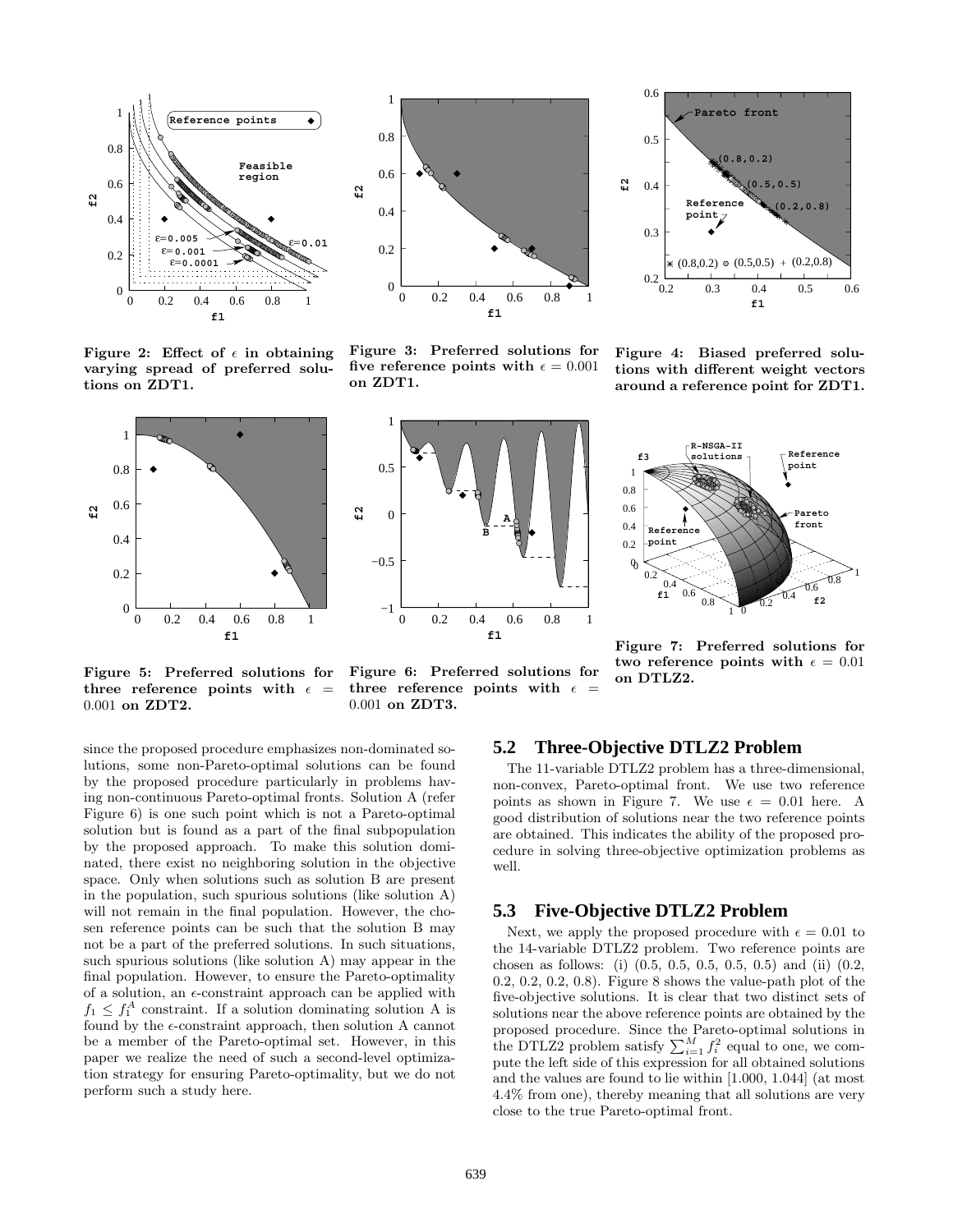

**Figure 8: Preferred solutions for two reference points with**  $\epsilon = 0.01$  on five-objective DTLZ2.

#### **5.4 10-Objective DTLZ2 Problem**

We then attempt to solve 19-variable DTLZ2 problem with one reference point:  $f_i = 0.25$  for all  $i = 1, 2, ..., 10$ . We use  $\epsilon = 0.01$  and the obtained distribution is shown in Figure 9. Although the objective values can vary in



**Figure 9: Preferred solutions for one reference point** with  $\epsilon = 0.01$  on 10-objective DTLZ2.

[0,1], the points concentrates near  $f_i = 1/\sqrt{10}$  or 0.316, which would be the region closest to the chosen reference point. When we compute  $\sum_{i=1}^{10} f_i^2$  of all obtained solutions, they are found to be exactly equal to one, thereby meaning that all R-NSGA-II solutions are on the true Pareto-optimal front. This study shows that the proposed procedure is also able to solve a 10-objective problem, although it has been shown elsewhere [9] that the original NSGA-II faces difficulty in finding a converged and well-distributed set of solutions on the true Pareto-optimal front for the same 10 objective DTLZ2 problem. Thus, it can be concluded that if a small region on a large-dimensional Pareto-optimal front is the target, the proposed procedure is a way to find it in a reasonable amount of computations.

# **6. TWO ENGINEERING DESIGN PROBLEMS**

Next, we apply the proposed methodology to two engineering design problems, each having two objectives.

# **6.1 Welded Beam Design Problem**

The welded beam design problem has four real-parameter variables  $\mathbf{x} = (h, \ell, t, b)$  and four non-linear constraints. One of the two objectives is to minimize the cost of fabrication and other is to minimize the end deflection of the welded beam [6]:

Minimize  $f_1(\vec{x})=1.10471h^2 \ell + 0.04811tb(14.0 + \ell),$ Minimize  $f_2(\vec{x}) = \frac{2.1952}{t^3 b}$ , Subject to  $g_1(\vec{x}) \equiv 13,600 - \tau(\vec{x}) \geq 0$ ,  $g_2(\vec{x}) \equiv 30,000 - \sigma(\vec{x}) \ge 0,$  $g_3(\vec{x}) \equiv b - h \geq 0$ ,  $g_4(\vec{x}) \equiv P_c(\vec{x}) - 6,000 \geq 0,$  $0.125 \leq h, b \leq 5.0$  $0.1 \leq \ell, t \leq 10.0$ . (4)

There are four constraints. The stress and buckling terms are non-linear to design variables and are given as follows [17]:

$$
\tau(\vec{x}) = \sqrt{(\tau')^2 + (\tau'')^2 + (\ell \tau' \tau'') / \sqrt{0.25(\ell^2 + (h+t)^2)}},
$$
  
\n
$$
\tau' = \frac{6,000}{\sqrt{2h\ell}},
$$
  
\n
$$
\tau'' = \frac{6,000(14+0.5\ell)\sqrt{0.25(\ell^2 + (h+t)^2)}}{2\{0.707h\ell(\ell^2/12 + 0.25(h+t)^2)\}},
$$
  
\n
$$
\sigma(\vec{x}) = \frac{504,000}{t^2b},
$$
  
\n
$$
P_c(\vec{x}) = 64,746.022(1-0.0282346t)tb^3.
$$

The objectives are conflicting in nature and NSGA-II is applied elsewhere to find the optimized non-dominated front to this problem [6]. Here, instead of finding the complete Pareto-optimal front, we are interested in finding the optimized trade-off regions closest to three chosen reference points: (i) (4,0.0030), (ii) (20,0.0020), and (iii) (40,0.0002). Figure 10 shows the obtained solutions. To investigate where these regions are with respect to the complete trade-off front, we also show the original NSGA-II solutions with a  $+$ . First, the obtained preferred solutions are found to be falling



**Figure 10: Preferred solutions for three reference** points with  $\epsilon = 0.001$  on the welded beam design **problem.**

on the trade-off frontier obtained using the original NSGA-II. Second, solutions close to the given reference points are found. It is interesting to note that although the second reference point is feasible. meaning that there may exist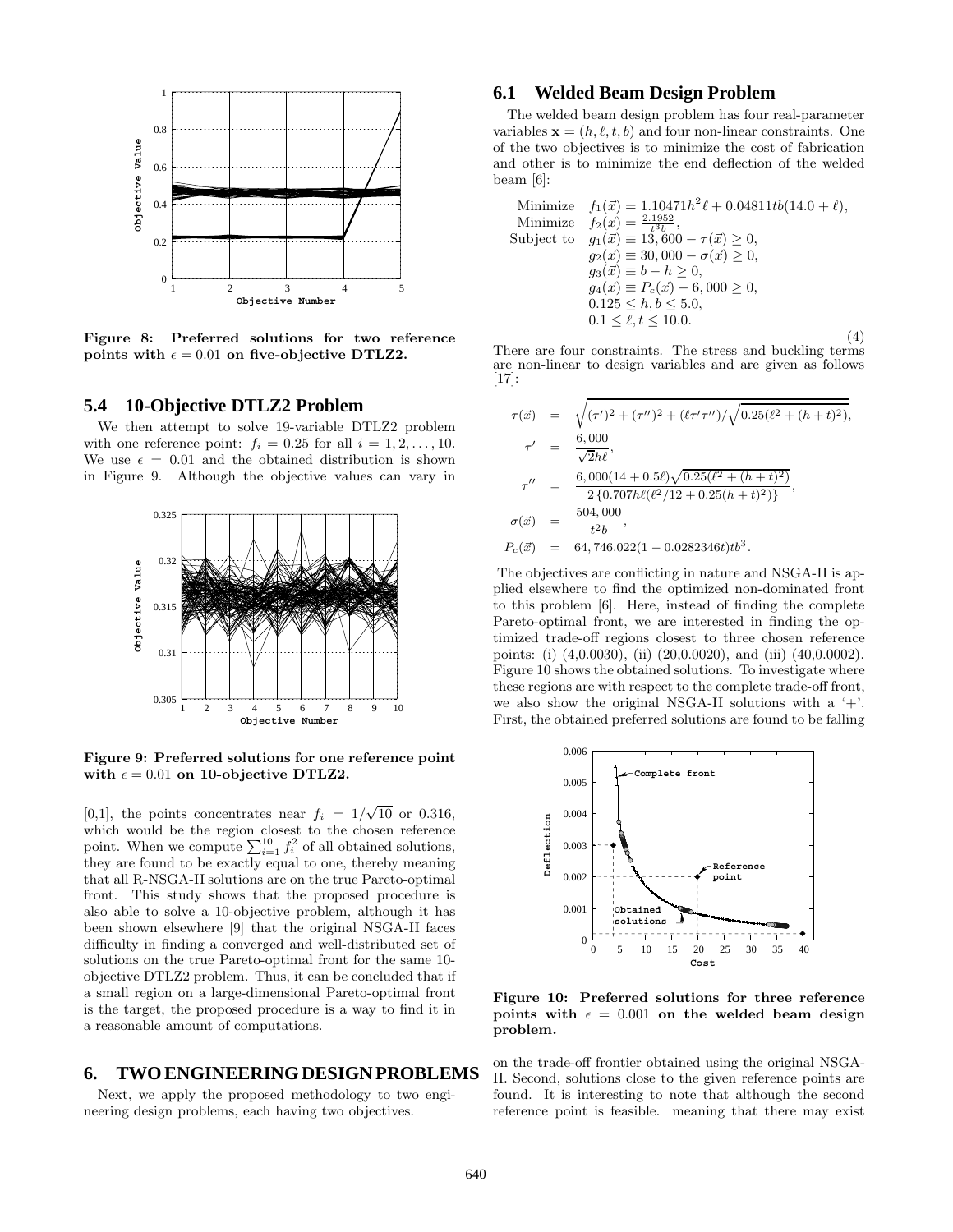a solution vector **x**, which will produce the given reference point (that is, corresponding to a cost of 20 units and a deflection of 0.002 units), the task is to find, if possible, a set of solutions which are better than the given reference point in all objectives. The figure shows that the supplied reference point is not an optimal solution and there exist a number of solutions which dominate this solution **x**. Although shortest distances from the reference points are preferred, the emphasis of non-dominated solutions over dominated solutions enables Pareto-optimal solutions to be found.

Thus, if the decision-maker is interested in knowing tradeoff optimal solutions in three major areas (minimum cost, intermediate to cost and deflection and minimum deflection) the proposed procedure is able to find solutions near the supplied reference points, instead of finding solution on the entire Pareto-optimal front, thereby allowing the decisionmaker to consider only a few solutions and that too solutions which lie in the regions of her/his interest.

#### **6.2 Spring Design Problem**

Finally, we consider another engineering design problem in which two of the three design variables are discrete in nature, thereby causing the Pareto-optimal front to have a discrete set of solutions. Diameter of the wire  $(d)$ , diameter of the spring  $(D)$  and the number of turns  $(N)$  are to be found for minimizing volume of spring and minimizing the stress developed due to the application of a load. Denoting the variable vector  $\mathbf{x} = (x_1, x_2, x_3) = (N, d, D)$ , we write the two-objective, eight-constraint optimization problem as follows [11]:

Minimize 
$$
f_1(\vec{x}) = 0.25\pi^2 x_2^2 x_3(x_1 + 2),
$$
  
\nMinimize  $f_2(\vec{x}) = \frac{8KP_{max}x_3}{\pi x_2^3},$   
\nSubject to  $g_1(\vec{x}) = l_{max} - \frac{P_{max}}{k} - 1.05(x_1 + 2)x_2 \ge 0,$   
\n $g_2(\vec{x}) = x_2 - d_{min} \ge 0,$   
\n $g_3(\vec{x}) = D_{max} - (x_2 + x_3) \ge 0,$   
\n $g_4(\vec{x}) = C - 3 \ge 0,$   
\n $g_5(\vec{x}) = \delta_{pm} - \delta_p \ge 0,$   
\n $g_6(\vec{x}) = \frac{P_{max} - P}{k} - \delta_w \ge 0,$   
\n $g_7(\vec{x}) = S - \frac{8KP_{max}x_3}{\pi x_2^3} \ge 0,$   
\n $g_8(\vec{x}) = V_{max} - 0.25\pi^2 x_2^2 x_3(x_1 + 2) \ge 0,$   
\n $x_1$  is integer,  $x_2$  is discrete,  $x_3$  is continuous. (5)

The parameters used are as follows:

$$
K = \frac{4C-1}{4C-4} + \frac{0.615x_2}{x_3}, \qquad P = 300 \text{ lb}, \qquad D_{max} = 3 \text{ in},
$$
  
\n
$$
P_{max} = 1,000 \text{ lb}, \qquad \delta_w = 1.25 \text{ in}, \qquad \delta_p = \frac{P}{k},
$$
  
\n
$$
\delta_{pm} = 6 \text{ in}, \qquad S = 189 \text{ ksi}, \qquad d_{min} = 0.2 \text{ in},
$$
  
\n
$$
G = 11,500,000 \text{ lb/in}^2, \qquad V_{max} = 30 \text{ in}^3, \qquad k = \frac{Gx_2^4}{8x_1x_3^3},
$$
  
\n
$$
l_{max} = 14 \text{ in}, \qquad C = x_3/x_2.
$$

The 42 discrete values of d are given below:

| 0.009, | 0.0095, | 0.0104.   | 0.0118. | 0.0128, | 0.0132, |
|--------|---------|-----------|---------|---------|---------|
| 0.014, | 0.015.  | 0.0162,   | 0.0173, | 0.018,  | 0.020,  |
| 0.023. | 0.025.  | 0.028.    | 0.032.  | 0.035,  | 0.041,  |
| 0.047, | 0.054.  | $0.063$ , | 0.072,  | 0.080,  | 0.092,  |
| 0.105, | 0.120.  | 0.135,    | 0.148,  | 0.162,  | 0.177,  |
| 0.192, | 0.207.  | 0.225,    | 0.244,  | 0.263,  | 0.283,  |
| 0.307, | 0.331,  | 0.362,    | 0.394,  | 0.4375, | 0.5.    |

The design variables d and D are treated as real-valued parameters in the NSGA-II with  $d$  taking discrete values from the above set and  $N$  is treated with a five-bit binary string, thereby coding integers in the range [1,32]. While SBX and polynomial mutation operators are used to handle d and D, a single-point crossover and bit-wise mutation are used to handle N.

We apply the R-NSGA-II with two reference points: (4, 180,000) (feasible) and (25, 20,000) (infeasible) with a uniform weight vector and with  $\epsilon = 0.001$ . Figure 11 shows the R-NSGA-II solutions which are found to be closer to the two reference points. The trade-off optimized solutions found by the original NSGA-II are also shown. It is interesting to note how the proposed preferred technique can be used to find a set of solutions near some chosen aspiration points, supplied by the decision-maker.



**Figure 11: Preferred solutions around two reference points for the spring design problem.**

# **7. CONCLUSIONS**

In this paper, we have addressed an important task of combining EMO methodologies with a classical multi-criterion decision-making approach to not find a single optimal solution, but to find a set of solutions near the desired region of decision-maker's interest. With a number of trade-off solutions in the region of interests we have argued that the decision-maker would be able to make a better and more reliable decision than with a single solution. The reference point approach is a common methodology in multicriterion decision-making, in which one or more reference (goal) points are specified by the decision-maker before hand. The target in such an optimization task is then to identify the Pareto-optimal region closest to the reference points. In the reference point based NSGA-II approach, the niching operator of the original NSGA-II has been updated to emphasize such solutions. The proposed procedure has been applied to a number of two to 10-objective optimization problems with two to five reference points and in all cases the desired set of solutions have been obtained. The approach involves a new parameter  $(\epsilon)$  which controls the extent of the distribution of solutions near the closest Pareto-optimal solution.

The main crux of this paper is exploitation of the population approach of an EMO procedure in finding more than one solutions not on the entire Pareto-optimal frontier, but in the regions of Pareto-optimality which are of interest to the decision-maker. The population slots are well utilized in not only making an *implicit parallel* search [18], but also to find (i) multiple regions of interest simultaneously and

 $\setminus$ 

 $\begin{array}{c} \hline \end{array}$